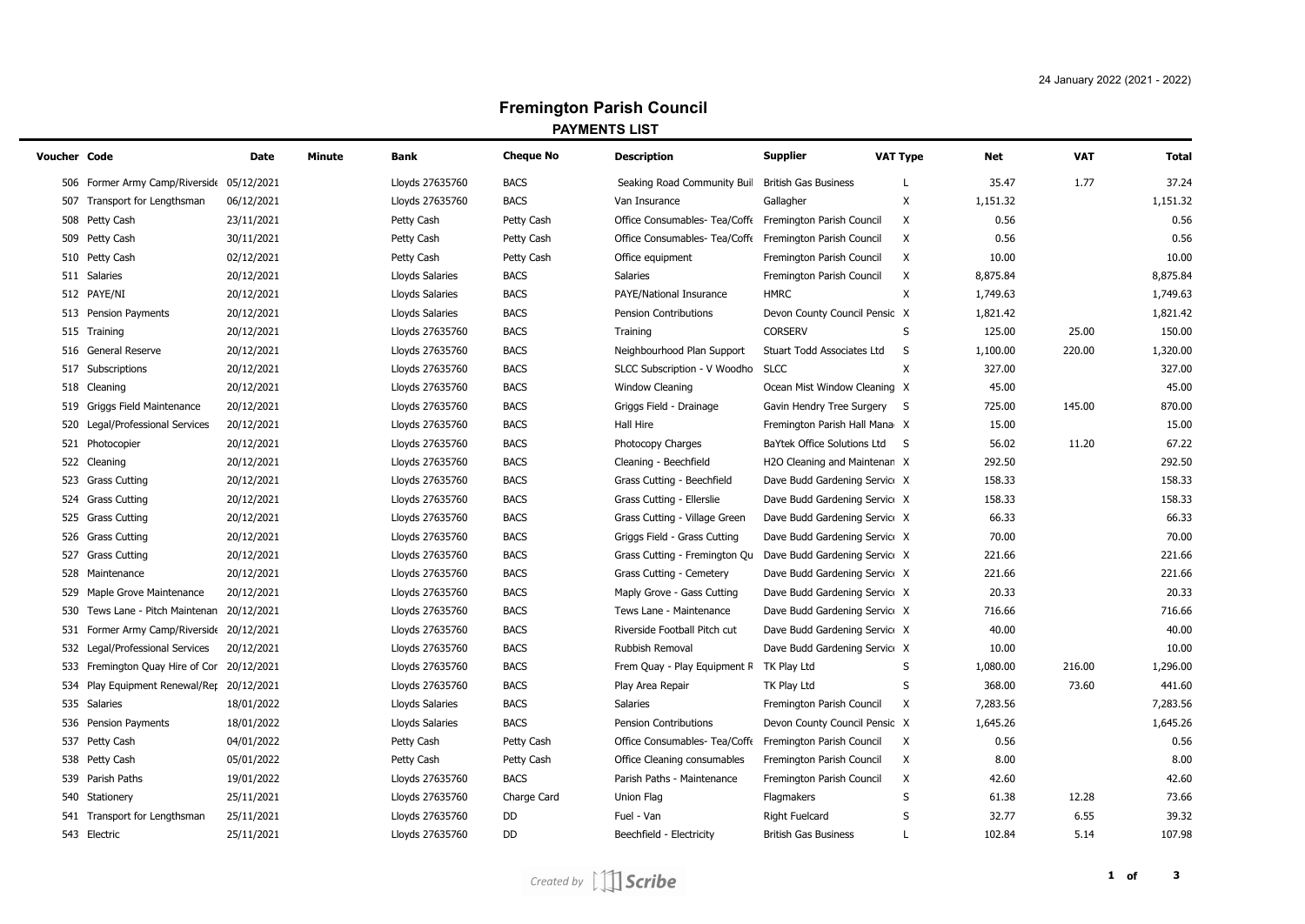## **Fremington Parish Council PAYMENTS LIST**

| Voucher Code |                                            | <b>Date</b> | Minute | Bank            | <b>Cheque No</b> | <b>Description</b>            | <b>Supplier</b>               | <b>VAT Type</b> | Net    | <b>VAT</b> | <b>Total</b> |
|--------------|--------------------------------------------|-------------|--------|-----------------|------------------|-------------------------------|-------------------------------|-----------------|--------|------------|--------------|
|              | 544 Cleaning                               | 27/11/2021  |        | Lloyds 27635760 | Charge Card      | Office Cleaning consumables   | Lidl                          | S               | 8.09   | 1.62       | 9.71         |
|              | 545 Telephones                             | 01/12/2021  |        | Lloyds 27635760 | DD               | Telephone & Internet Charges  | Numberite                     | S               | 74.33  | 14.87      | 89.20        |
|              | 546 Stationery                             | 02/12/2021  |        | Lloyds 27635760 | Charge Card      | Stationery                    | Amazon                        | S               | 7.07   | 1.42       | 8.49         |
| 547          | Stationery                                 | 02/12/2021  |        | Lloyds 27635760 | Charge Card      | Stationery                    | Amazon                        | S               | 11.25  | 2.25       | 13.50        |
| 548          | Tews Lane - Gas                            | 04/12/2021  |        | Lloyds 27635760 | DD               | Tews Lane - Gas               | <b>Total Energies</b>         | L               | 60.76  | 3.04       | 63.80        |
|              | 549 Petty Cash                             | 04/12/2021  |        | Lloyds 27635760 | Petty Cash       | Office Consumables- Tea/Coffe | Asda                          | X               | 6.00   |            | 6.00         |
|              | 550 Transport for Lengthsman               | 04/12/2021  |        | Lloyds 27635760 | DD               | Van Hire                      | Ford                          | S               | 331.67 | 66.34      | 398.01       |
|              | 551 Transport for Lengthsman               | 05/12/2021  |        | Lloyds 27635760 | DD               | Fuel Car Charge               | <b>Right Fuelcard</b>         | S               | 1.00   | 0.20       | 1.20         |
|              | 552 Waste Collection                       | 05/12/2021  |        | Lloyds 27635760 | DD               | Waste collection              | <b>SWM</b>                    | S               | 145.04 | 29.01      | 174.05       |
| 553          | Cleaning                                   | 05/12/2021  |        | Lloyds 27635760 | DD               | <b>Hygiene Services</b>       | South West Hygeine            | S               | 55.62  | 11.13      | 66.75        |
| 554          | Tews Lane - Electricity                    | 05/12/2021  |        | Lloyds 27635760 | DD               | Tews Lane - Electricity       | <b>British Gas Business</b>   | L               | 38.49  | 1.92       | 40.41        |
|              | 555 Former Army Camp/Riverside 07/12/2021  |             |        | Lloyds 27635760 | DD               | Seaking Road Storage Building | <b>British Gas Business</b>   | L               | 2.31   | 0.11       | 2.42         |
|              | 556 Sewage Plant - Electricity             | 07/12/2021  |        | Lloyds 27635760 | DD               | Fremington Quay sewage elect  | <b>British Gas Business</b>   | L               | 173.53 | 8.67       | 182.20       |
| 557          | Former Army Camp/Riverside 07/12/2021      |             |        | Lloyds 27635760 | DD               | Seaking Road Community Buil   | <b>British Gas Business</b>   | L               | 26.44  | 1.32       | 27.76        |
| 558          | General/Various                            | 13/12/2021  |        | Lloyds 27635760 | Charge Card      | Padlock                       | Amazon                        | S               | 21.62  | 4.32       | 25.94        |
| 559          | Gas                                        | 13/12/2021  |        | Lloyds 27635760 | DD               | Beechfield - Gas              | Niccolo                       | L               | 18.23  | 0.91       | 19.14        |
| 560          | Transport for Lengthsman                   | 13/12/2021  |        | Lloyds 27635760 | DD               | Fuel - Van                    | <b>Right Fuelcard</b>         | S               | 30.67  | 6.13       | 36.80        |
|              | 561 Gas                                    | 15/12/2021  |        | Lloyds 27635760 | DD               | Beechfield - Gas              | Pozitive Energy               | S               | 276.81 | 55.36      | 332.17       |
|              | 562 Transport for Lengthsman               | 15/12/2021  |        | Lloyds 27635760 | DD               | Fuel - Van                    | <b>Right Fuelcard</b>         | $\sf S$         | 29.94  | 5.99       | 35.93        |
| 563          | Sewage Plant - Desludge                    | 20/12/2021  |        | Lloyds 27635760 | <b>BACS</b>      | Frem Quay - desludge          | ALRO Services Ltd             | Z               | 425.00 |            | 425.00       |
|              | 564 I.T.                                   | 20/12/2021  |        | Lloyds 27635760 | DD               | IT: 365/Back up/Anti-Virus mo | Alchemy                       | S               | 284.21 | 56.84      | 341.05       |
| 565          | Electric                                   | 21/12/2021  |        | Lloyds 27635760 | DD               | Beechfield - Electricity      | <b>British Gas Business</b>   | L               | 112.06 | 5.60       | 117.66       |
|              | 566 Photocopier                            | 22/12/2021  |        | Lloyds 27635760 | <b>BACS</b>      | Photocopy Charges             | BaYtek Office Solutions Ltd   | S               | 57.94  | 11.59      | 69.53        |
|              | 567 Telephones                             | 04/01/2022  |        | Lloyds 27635760 | DD               | Telephone & Internet Charges  | Numberite                     | S               | 82.31  | 16.46      | 98.77        |
|              | 568 Transport for Lengthsman               | 04/01/2022  |        | Lloyds 27635760 | DD               | Fuel Car Charge               | <b>Right Fuelcard</b>         | S               | 1.00   | 0.20       | 1.20         |
| 569          | Legionella Contract                        | 04/01/2022  |        | Lloyds 27635760 | <b>BACS</b>      | Legionella Contract           | Clearwater Ltd                | S               | 374.50 | 74.90      | 449.40       |
| 570          | Tews Lane - Gas                            | 05/01/2022  |        | Lloyds 27635760 | DD               | Tews Lane - Gas               | <b>Total Energies</b>         | L               | 68.06  | 3.40       | 71.46        |
|              | 571 Transport for Lengthsman               | 05/01/2022  |        | Lloyds 27635760 | DD               | Van Hire                      | Ford                          | S               | 331.67 | 66.34      | 398.01       |
|              | 572 Sewage Plant - Electricity             | 05/01/2022  |        | Lloyds 27635760 | DD               | Fremington Quay sewage elect  | <b>British Gas Business</b>   | L               | 164.44 | 8.22       | 172.66       |
|              | 573 Tews Lane - Electricity                | 05/01/2022  |        | Lloyds 27635760 | DD               | Tews Lane - Electricity       | <b>British Gas Business</b>   | L               | 40.10  | 2.00       | 42.10        |
| 574          | Village Green - Electricity                | 05/01/2022  |        | Lloyds 27635760 | DD               | Village Green - Electricity   | <b>British Gas Business</b>   | S               | 234.36 | 46.87      | 281.23       |
| 575          | Water                                      | 05/01/2022  |        | Lloyds 27635760 | DD               | Cemetery - Water              | South West Water              | X               | 27.64  |            | 27.64        |
|              | 576 Tews Lane - General Mainter 10/01/2022 |             |        | Lloyds 27635760 | <b>BACS</b>      | <b>Boiler Service</b>         | Jed Mason Plumbing & Heatin S |                 | 150.00 | 30.00      | 180.00       |
| 577          | General/Various                            | 10/01/2022  |        | Lloyds 27635760 | Charge Card      | <b>Materials Various</b>      | Zoro                          | S               | 18.31  | 3.66       | 21.97        |
|              | 578 Maintenance                            | 10/01/2022  |        | Lloyds 27635760 | Charge Card      | Toilet rolls                  | <b>MillSales Direct</b>       | S               | 127.98 | 25.60      | 153.58       |
| 579          | Maintenance                                | 10/01/2022  |        | Lloyds 27635760 | Charge Card      | Materials - Beechfield        | Plastic Supplies Direct       | $\sf S$         | 10.09  | 2.02       | 12.11        |
| 580          | Cleaning                                   | 17/01/2022  |        | Lloyds 27635760 | DD               | <b>Hygiene Services</b>       | South West Hygeine            | S               | 55.62  | 11.13      | 66.75        |
| 581          | Cleaning                                   | 17/01/2022  |        | Lloyds 27635760 | <b>BACS</b>      | <b>Window Cleaning</b>        | Ocean Mist Window Cleaning    | X               | 45.00  |            | 45.00        |
|              | 582 Play Equipment Renewal/Rer 18/01/2022  |             |        | Lloyds 27635760 | Charge Card      | Play Area Repair              | Screwfix                      | S               | 4.50   | 0.89       | 5.39         |